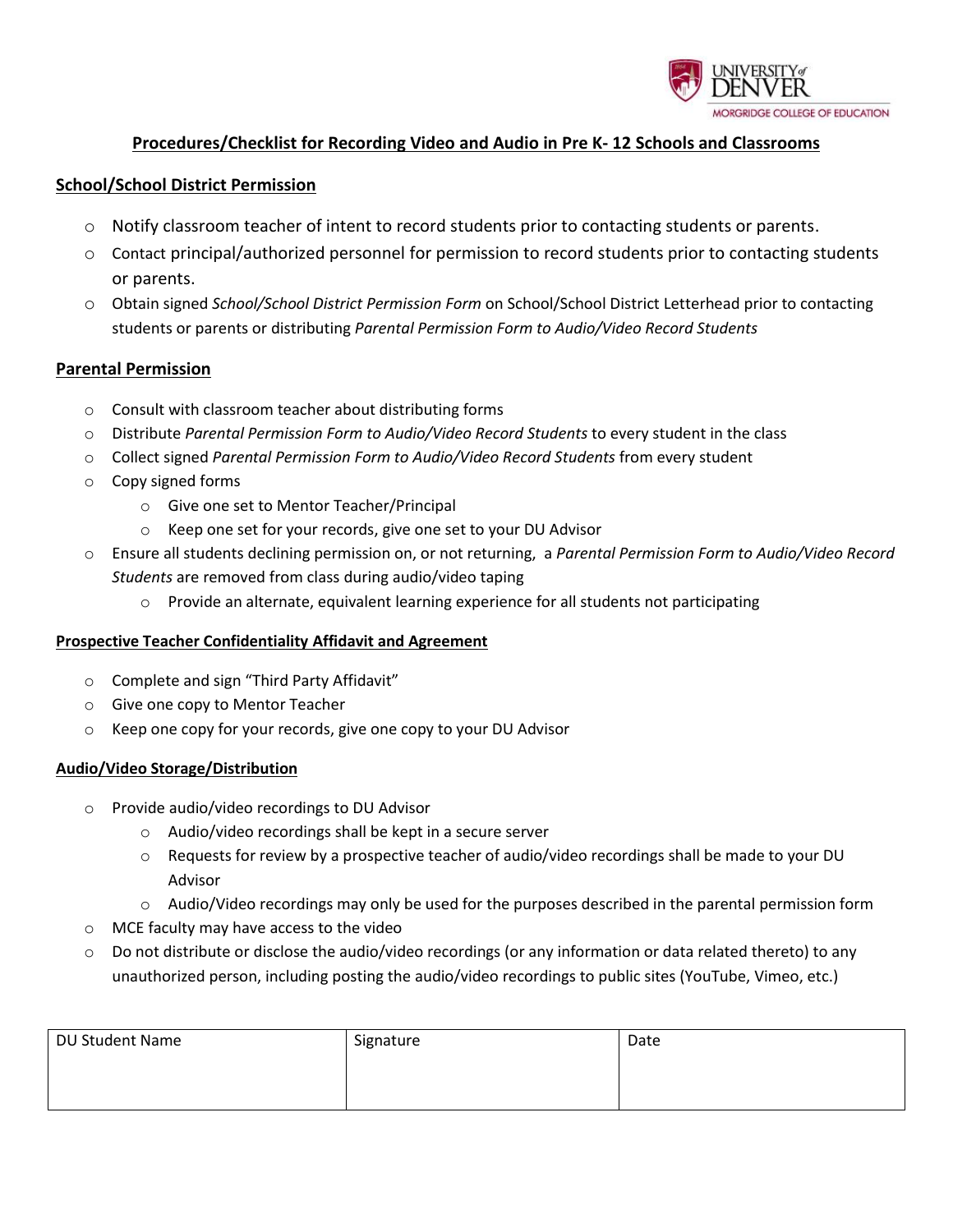

### **Parental Permission Form to Audio/Video Record Students**

Dear Parents,

Your school is partnered with the Teacher Education Program (TEP) sponsored by the University of Denver. TEP is an intensive nine-month academic experience offered by the University of Denver and designed for prospective teachers who already hold a bachelor's degree and seek a Colorado teaching license. Your child's classroom hosts a TEP prospective teacher working with students under the supervision of your child's classroom teacher. Throughout the year, as a tool for becoming an effective teacher, the prospective teacher will collect audio/video samples of his/her teaching.

The purpose of audio/video recording is to provide reflection and feedback for the prospective teacher participating in TEP, professional development of TEP faculty, and training for mentors of prospective teachers participating in TEP. The school/school district approves the University of Denver performing and sponsoring this program and audio/video recording in your child's classroom.

With your permission, the audio/video recordings may contain your child's first name, image, and voice. To protect your child's privacy, students will be identified only by their first names on any audio/video recording. The audio/video recordings will only be viewed by TEP faculty, prospective teachers participating in TEP, mentors of prospective teachers participating in TEP and your school's officials. The audio/video recordings will be used only for the purposes stated and will not be used for any other purpose. The recording(s) will be stored on a secure server at the University of Denver and will be retained indefinitely*.* Should any information revealed in the audio/video recording be the subject of a court order or lawful subpoena, the University of Denver and/or prospective teacher may not be able to avoid compliance with the order or subpoena. As required by law, any information concerning suicide, homicide, or child abuse and neglect captured on an audio/video recording shall be reported to the proper authorities.

Neither you nor your child is entitled to any compensation or other benefits from participating in the audio/video recording. However, the goal is to improve the educational process and, as a result, children in the future will be helped. The school would like all students in the classroom to participate but the decision to participate is voluntary. No action will be taken against the school, you, or your child, if you decide not to let your child participate. Students who do not wish to participate in the audio/video recording will be excused and if at any point during the audio/video recording, a student does not wish to continue he or she will be removed from the classroom without penalty. An alternate, equivalent learning experience for all students not participating in the audio/video recording will be arranged.

Please read and complete the section below. If you do not return this form by the date specified below, then your child will **not** be authorized to participate for that portion of time in class of the audio/video recording and an alternate, equivalent learning experience will be arranged. Thank you.

| [ ] Yes, I have read this form and have been informed in writing by the school that it plans to audio/video record students<br>in __________________________ [teacher's name and classroom number]and agree to the audio/video recording of my child. |               |
|-------------------------------------------------------------------------------------------------------------------------------------------------------------------------------------------------------------------------------------------------------|---------------|
| [ ] No, my child may not take part in the audio/video recording.                                                                                                                                                                                      |               |
|                                                                                                                                                                                                                                                       | Date:         |
| Parent's/Legal Guardian's Printed Name                                                                                                                                                                                                                | Phone number: |
|                                                                                                                                                                                                                                                       |               |

If you have any concerns or complaints about how you or your child were treated during the TEP, please contact Dean Karen Riley, Morgridge College of Education, at 303-871-3665 or write to the University of Denver, Morgridge College of Education, Attn: Dean Karen Riley, 2199 S. University Blvd., Denver, CO 80208-2121.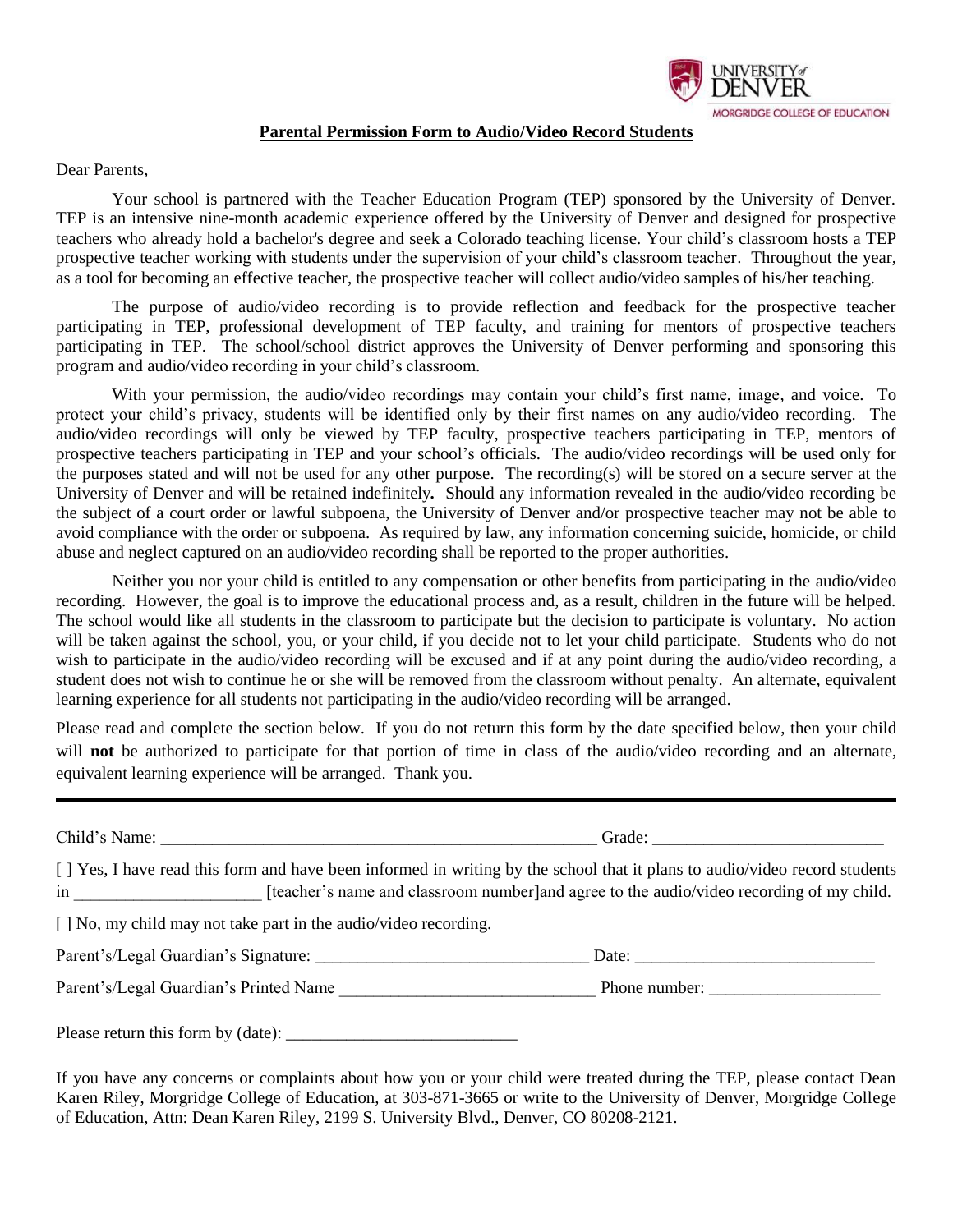

### **Prospective Teacher Confidentiality Affidavit and Agreement**

I, \_\_\_\_\_\_\_\_\_\_\_\_\_\_\_\_\_\_\_\_\_\_\_\_\_\_\_ [ *prospective teacher's name*], a prospective teacher in The University of Denver's Teacher Education Program (TEP), understand that the production, receipt or review of audio/video recordings of \_\_\_\_\_\_\_\_\_\_\_\_\_\_\_\_\_\_\_\_\_\_\_\_\_\_\_\_\_\_\_\_\_\_\_\_\_\_\_\_\_\_\_\_\_\_\_\_\_\_\_\_\_\_\_\_\_\_\_\_\_\_\_\_\_\_\_\_\_\_\_\_\_\_\_\_ [*name of School, Mentor* 

*Teacher and room number*], and any information or data related thereto, is for the sole purpose of my participation in the TEP. I agree to keep such audio/video recordings, and any information or data related thereto, confidential. I understand that (i) the audio/video recordings, and any information or data related thereto, are subject to the Family Educational Rights and Privacy Act of 1974, as amended and by applicable state laws regarding the protection of education records and (ii) the use or release of the audio/video recordings, or any information or data related thereto, for any purpose other than as permitted by the written consent of the parent or legal guardian of the students depicted in the audio/video recordings is strictly prohibited. I acknowledge that I fully understand that the release by me of audio/video recordings, and any information or data related thereto, to any unauthorized person could subject me to criminal and/or civil penalties, where applicable, imposed by law and/or disciplinary procedures of the University of Denver.

DU Student Name: **with a strategies of the strategies of the strategies of the strategies of the strategies of the strategies of the strategies of the strategies of the strategies of the strategies of the strategies of the** 

Signature:  $\Box$ 

Date: \_\_\_\_\_\_\_\_\_\_\_\_\_\_\_\_\_\_\_\_\_\_\_\_\_\_\_\_\_\_\_\_\_\_\_\_\_\_\_\_\_\_\_\_\_\_\_\_\_\_\_\_\_\_\_\_\_\_\_\_\_\_\_\_\_\_\_\_\_\_\_\_